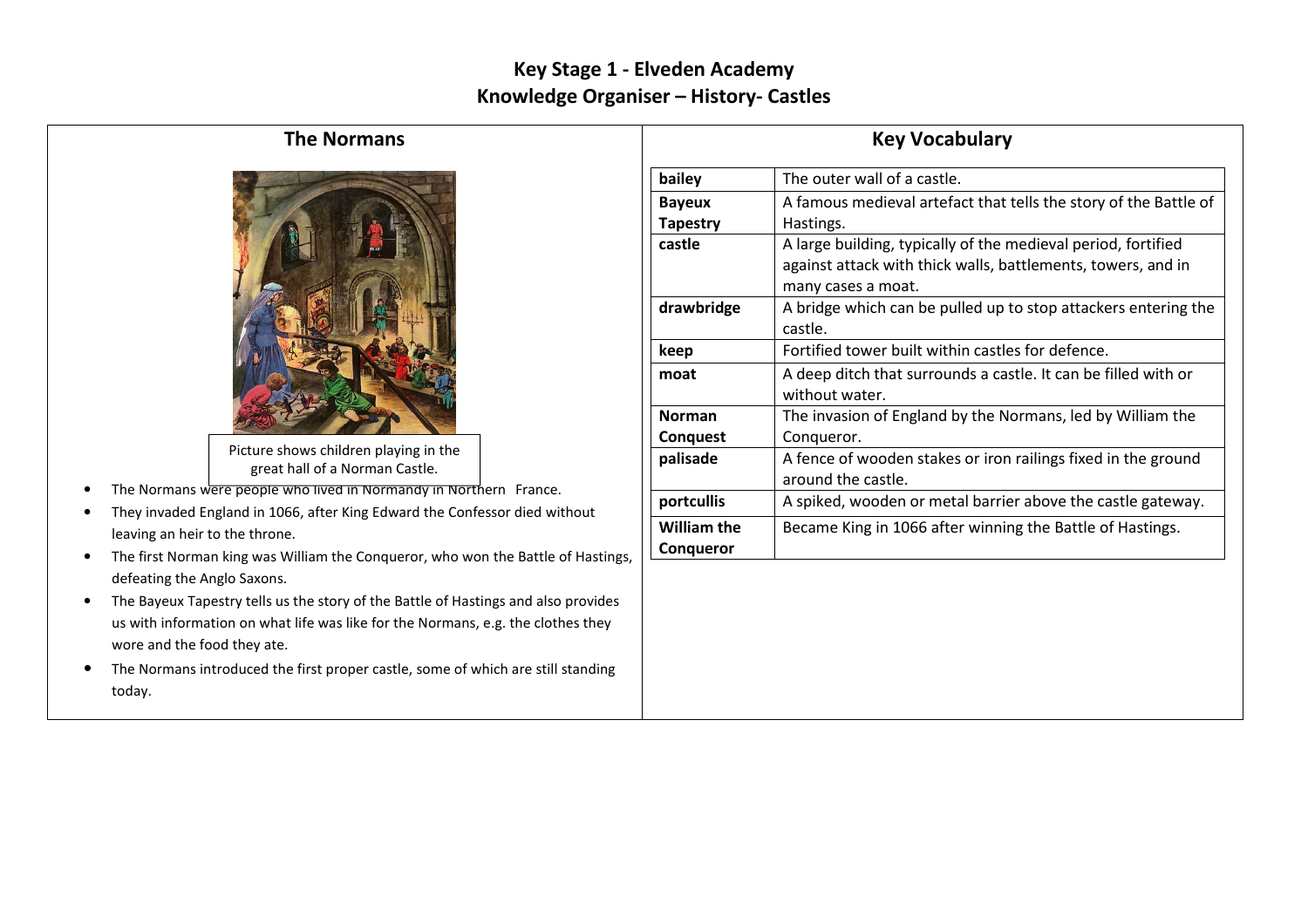## Motte and Bailey Castle

A motte and bailey castle is an early type of castle. They were the first type of castle to be built in England, after the Norman Conquest in 1066.

The castle is made up of two parts. The **motte** is a raised mound or earthwork which would have a stone or wooden  $\;keep\;$  on top. A keep is a kind of fortified tower. The **bailey** is an enclosed courtyard that was protected by a ditch and a  $\,$   $p$ alisade  $\,$  – which is a wall made from wooden  $\,$ stakes.

Mountfitchet Castle is an example of a motte and bailey castle.



| <b>Castles Defences</b> |                                                                                                                                                           |  |  |  |  |  |
|-------------------------|-----------------------------------------------------------------------------------------------------------------------------------------------------------|--|--|--|--|--|
| <b>Castle Defence</b>   | What is it for?                                                                                                                                           |  |  |  |  |  |
| Moat                    | A deep, wide ditch surrounding a<br>castle, usually filled with water.<br>Attackers were easy to shoot whilst<br>swimming or rowing across the moats.     |  |  |  |  |  |
| Drawbridge              | A bridge which can be pulled up to<br>stop the enemy from crossing the<br>moat into the castle.                                                           |  |  |  |  |  |
| Portcullis              | A spiked, wooden or metal barrier to<br>protect the castle doors from fire or<br>battering. It was lowered by chains<br>from a chamber above the gateway. |  |  |  |  |  |
| Tower                   | Rounded towers projecting out from<br>the castle wall or at a corner which<br>gave a better view to the defenders.                                        |  |  |  |  |  |
| <b>Arrow Slits</b>      | These provided a safer means of firing<br>arrows on the attackers of the castle.                                                                          |  |  |  |  |  |
| <b>Battlements</b>      | A low wall at the top of a castle with<br>openings to shoot arrows through.                                                                               |  |  |  |  |  |
|                         |                                                                                                                                                           |  |  |  |  |  |